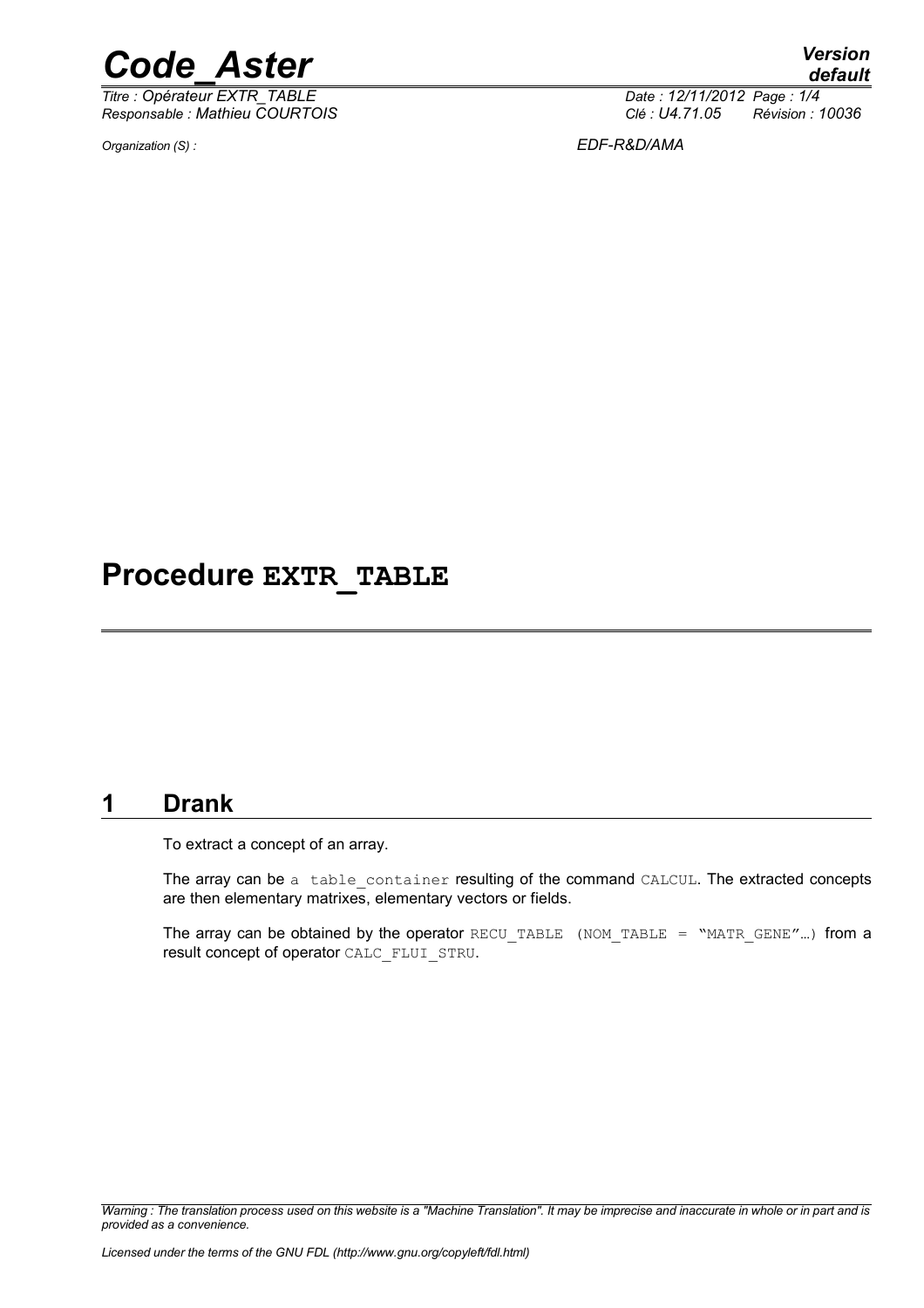# *Code\_Aster Version*

*Titre : Opérateur EXTR\_TABLE Date : 12/11/2012 Page : 2/4*

*Responsable : Mathieu COURTOIS Clé : U4.71.05 Révision : 10036*

## **2 Syntax**

resu = EXTR\_TABLE **(** ♦ TABLE=matable ,  $[tab1 *]$ # 1. Definition of the type of result: ◆ TYPE\_RESU=type , (see the types authorized with the §3.2) # 2. Selection of the cell to be extracted: # 2.1 Selection of the column containing the cell to be extracted: ♦ NOM\_PARA=para , [kN] # 2.2 Selection of line containing the cell to be extracted: ◊ FILTRE= (\_F ( ♦ NOM\_PARA=para , [kN]  $\sqrt{6}$  CRIT COMP=/ "EQ", [DEFAULT]  $/$ "NE",  $/$ "LT",  $/$ "GT",  $/$ "LE",  $/$ "GE", /"VIDE", /"NON\_VIDE",  $/$ "MAX $\overline{I}$ ", /"MAXI\_ABS",  $\sqrt{$ <sup>MINI $\overline{''}$ ,</sup> /"MINI\_ABS", # If CRIT COMP among EQ , NE , LT , GT , LE , GE  $\bullet$ /VALE I=ival , [I] /VALE K  $=$ kval ,  $[kN]$  $/VALE$  =rval ,  $[R]$ /VALE\_C = cval , [C]<br>
| PRECISION=/prec , [R8]  $\Diamond$  | PRECISION=/prec  $/1.0D-3$ [DEFAULT] | CRITERE=/ "RELATIF", [DEFAULT] / "ABSOLU",  $),$ ), ◊ TITER=titer , [kN] **)**

result is typified according to the value provided for TYPE\_RESU .

*Warning : The translation process used on this website is a "Machine Translation". It may be imprecise and inaccurate in whole or in part and is provided as a convenience.*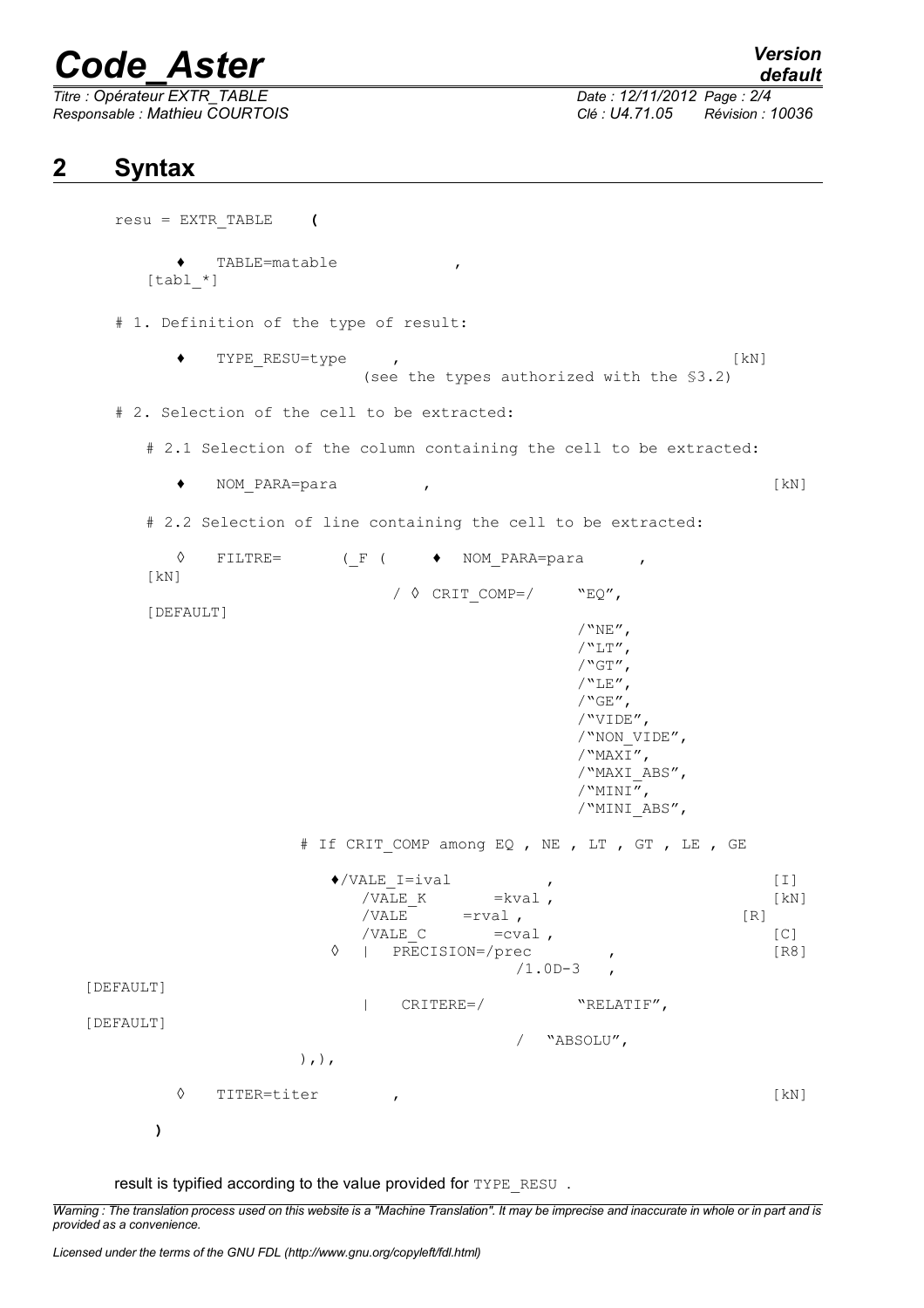# *Code\_Aster Version*

*Titre : Opérateur EXTR\_TABLE Date : 12/11/2012 Page : 3/4*

*Responsable : Mathieu COURTOIS Clé : U4.71.05 Révision : 10036*

## **3 Operands**

#### **3.1 Operand COUNTS**

 $\triangle$ TABLE = matable

One gives the name of the array of which one wants to extract the value from a cell.

#### **3.2 Operand TYPE\_RESU**

```
♦TYPE_RESU :
```

```
Type of result created.
```
The command does not make it possible to extract all the types of concept. The authorized types are:

```
"MATR_ASSE_GENE_R", "MATR_ELEM_DEPL_R",
"VECT_ELEM_DEPL_R",
"CHAM GD_SDASTER", "CHAM_NO_SDASTER",
"CARTE SDASTER", "CHAM ELEM",
"MODE MECA",
"FONCTION SDASTER", "FONCTION C", "NAPPE SDASTER",
"INTEGER" .
```
#### **3.3 Operand NOM\_PARA**

 $*$ NOM PARA = para

One gives the name of the parameter identifying the column containing the cell to be extracted.

#### **3.4 To extract a cell; key word FILTRE**

This key word factor (répétable at will) is used to select line containing the cell to be extracted. The use of this key word is described in command IMPR\_TABLE [U4.91.03].

#### **3.5 Operand TITER**

◊TITER = title

Titrates that one wants to give to result of the command [U4.02.01].

# **4 Example**

examples resulting from the case test sdll118a

```
One wishes TOUT to extract from the array the mass matrix generalized for a velocity of fluid
given:
MG = EXTR TABLE (TYPE RESU = "MATR ASSE GENE R",
                             COUNTS = TOUT, 
                             NOM PARA = "MATR MASS",
                             \nonumber \texttt{FILTE} \; = \; \_ \texttt{F} \; \; (\hspace{1cm} \texttt{NOM\_PARA} \; = \; \texttt{"NUMBER\_VITE}' \, ,VALE I = 2),
                        \lambda
```
Example following CALCUL

*Warning : The translation process used on this website is a "Machine Translation". It may be imprecise and inaccurate in whole or in part and is provided as a convenience.*